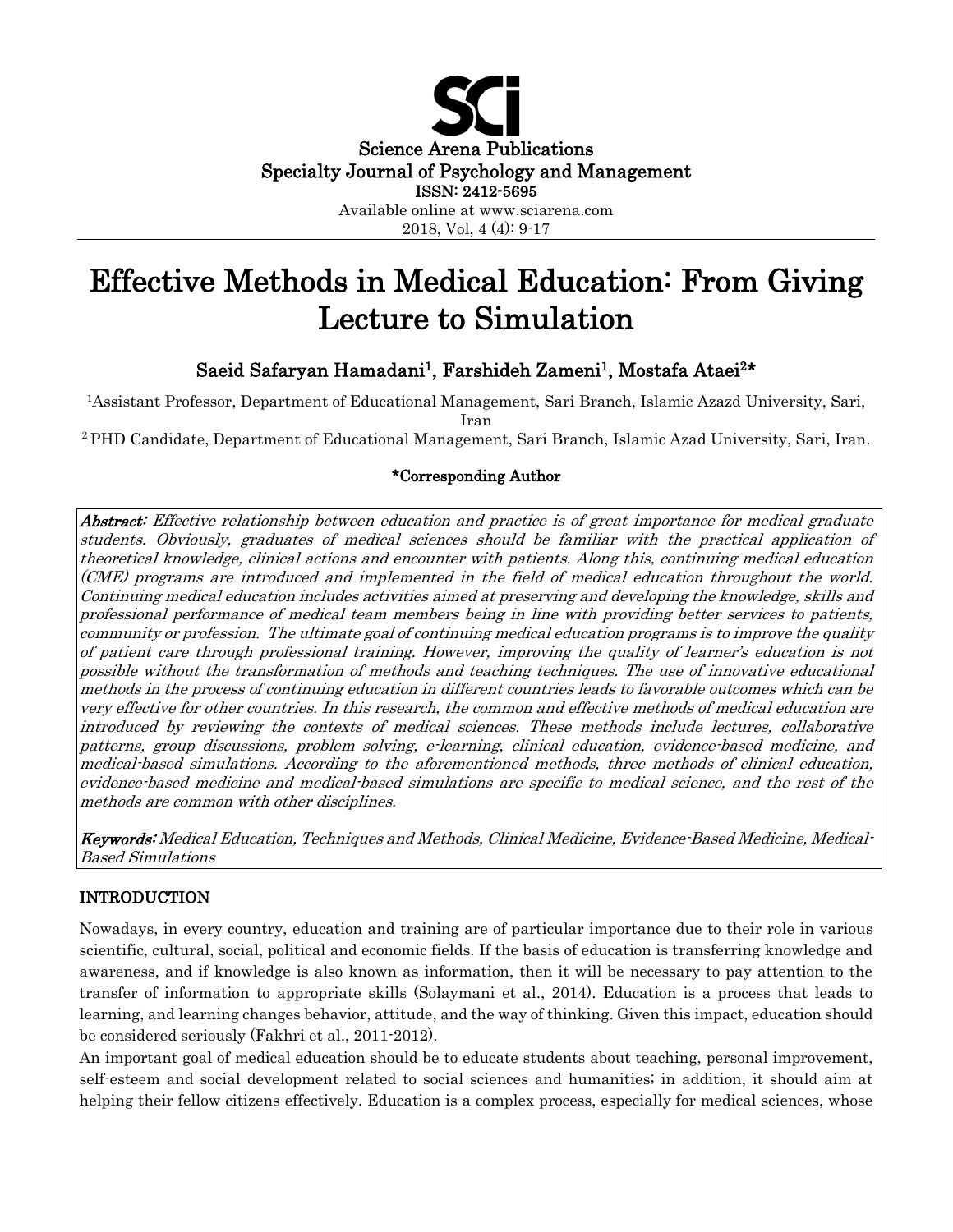graduates prepare for the patient's bedside. The main goal of medical education is to empower and educate personnel who have the knowledge, attitudes and skills necessary to maintain and promote the community. (Karimi Monaghi et al., 2013)

Universities of Medical Sciences, in addition to providing health services to the people, have an important role in educating skilled and specialized human resources in different sectors of society. This requires that medical education be continuously reviewed and remedied by deficiencies in its promotion. The proper conduct and management of educational programs in the age of information and communication can, on the one hand, make the learners more up-to-date and on the other hand, create a qualified physician as a result of the medical education system leading to greater health of the community. (Emami et al., 2009)

Medical education includes three groups of physicians. Medical students, medical graduates and practicing doctors who have their own clinics. The ultimate goal of medical education is to provide the community with professional, skilled and well-trained physicians whose priority is to take care of patients; doctors are also committed to maintaining and developing their experiences throughout the lifelong vocational profession. (Swanwick, 2013)

Medical education has many modern teaching techniques including face to face lecturing which is a masterbased approach to simulation-based medical education. (O'Doherty et al., 2018). Given the significant advances in various educational methods, the use of modern methods in student education is essential. In modern educational methods, the goal is not just students' learning, but attention should be paid to dynamism, creativity, talents, and students' thinking. (Rahimkhani & Shirazi, 2015) Considering the importance of medical education and lifelong education for doctors, this study aimed at first defining the life-long training of physicians and then explaining the most important, popular and effective methods of medical education.

# Continuing education in the medical community

Life-long education and throughout one's life is the basis of continuing medical education. Without achieving continuing medical education and continuing professional development, achieving goals such as lifelong education and excellence in medical education will not be possible. There are several definitions for this term in the educational literature: "All life-long learning activities aimed at improving knowledge, skills and the competence of individuals that are flexible, diverse and accessible at multiple locations and times." Nowadays, the definitions of continuing medical education as well as continuing professional development are associated with concepts such as learning throughout life or lifelong learning. Life-long learning focuses on formal education (holding a course and assessment with a test and end-of-course certification), and informal education (training while working with expected educational outcomes). Considering the nature of continuing medical education and its continuous development, perhaps, it can be regarded as a kind of lifelong learning; on the other hand, lifelong learning, being effective for physicians, is continuous and endless.

In this type of education, the community and physicians are learning collaboratively and continuously. Considering these concepts, continuing medical education and professional development are both considered lifelong learning. Life-long education is described by several techniques such as continuing education, selfdirected learning, self-learning approach, self-initiating learning, active learning, and field-dependent learning. (Mohammadi et al., 2017)

Continuing medical education refers to educational activities that are used by a member of the medical community to maintain, develop, or promote knowledge, skills, professional performance as well as communication in the delivery of services to patients in the community or profession. (Samiei Rad et al., 2012) Continuing education of medical community refers to post-graduate activities that are developed to enhance the knowledge, professional skills, or promote the quality of the medical activities. (Rahimnia et al., 2012). Continuing medical education is defined as educational activities that help maintain, develop and enhance the professional knowledge, skills, and practices as well as the communications that a physician uses in serving patients, his community, and his careers. Continuing education is vital for all health care providers in order to expand knowledge and new techniques and provide new directional guidance. (Ebadi et al., 2008)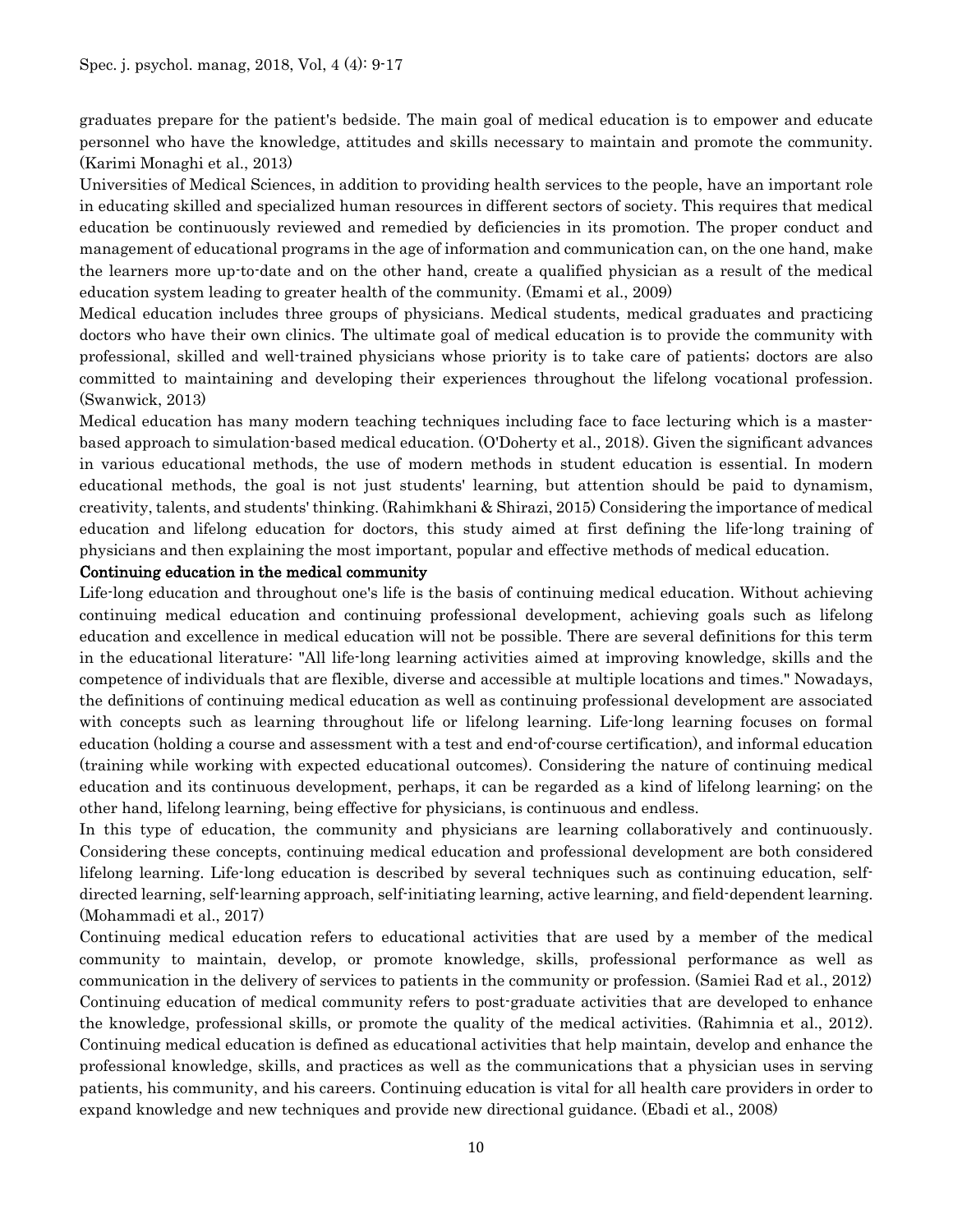### Medical Education Methods

# Lectures:

Lecturing is a traditional teaching method. In the lecturing method, professor speaks more or less in class without interruption. Students listen to the professor's notes or copy them; then, they think about his/her words, but they do not talk to him. Ultimately, a few questions and answers may be exchanged between students and the professor; however, these questions and answers are meant to clarify the point and are not discussed. (Talebi et al., 2011) Usually, in the traditional method, most students do not refer to more resources, including reference books and magazines, because there is no incentive to do so, and on the other hand, due to the large amount of material to be learned, the opportunity to use other resources for students is rare. The traditional method of lecture has advantages and disadvantages for both students and professors; one of the advantages of this method for professor is that in this method, only one time, in the early years of teaching, he collects the material from various books and other sources, and in the following semester, the same stuff is usually repeated; therefore, the professor only extracts the main and general material from the sources and only adds new items or removes the content in some cases.

One of the advantages of this method to students is that, in this way, a large amount of content is taught to students, which, in contrast to other educational methods, is not comparable to other methods in terms of the volume of knowledge. In addition, in the lecture method, the student learns only a so-called full and brief pamphlet, and before the exam, students can be able to gain an acceptance mark by reviewing it once. One of the drawbacks of the traditional method for professors is that throughout the teaching hours only the professor is focused and the responsibility of the entire class's time is on him, while the students are only recorders and do not have any contributions to teaching; one of the drawbacks of the lecture method for students is that students in this way have to attend classes for which they sometimes are not ready for various reasons and are only presenting themselves in the classroom; perhaps, at other times of the day, the student has a lot more preparation to learn, but it is not possible for him to attend the class in such times of the day. (Rahimkhani & Shirazi, 2015)

### Group discussion:

In many studies, it has been acknowledged that therapeutic approaches in groups have a good impact on the amount of learning. This method has a profound effect on students' deep learning. This method is more successful than the lecture method; in general, the use of the discussion method in small groups, in contrast to the lecture method, has some advantages such as active and profound learning compared to lecturing, as well as more satisfaction of students; however, the existence of such benefits depends on several factors. These factors relate to the field of implementing the method, which includes the lesson plan, teacher and other factors. Some of these factors have contributed to the success of the group discussion method over the lecture. The method of discussion in small groups is more influential than the traditional method of lecturing in terms of learning, interest and satisfaction of students, as well as encouragement to participate in discussions (Rahimkhani & Shirazi, 2015). The method of discussion has different types:

The controlled discussion by professor: In this method, the student issues a question or subject, and then the professor answers it. This conversation will continue between the student and the professor and then between the students as long as the professor allows it.

Free discussion: In this model, the professor begins a discussion by a question or statement and asks the students to participation in the discussion. Group discussion: it is a deliberate and systematic dialogue about the subject matter of all participants. The professor conducts group discussion. (Safavi, 2002)

Hopkins et al. (2018) refer to group discussions as "flipped classroom." In such classes, before attending the class, learners study what they need and then practice it in a working group, collaborative discussion, case discussion, applied and hybrid discussion; the students challenge the problem and solve it through thinking. Thus, students can independently assess their knowledge, and class' time will be saved for teaching lessons,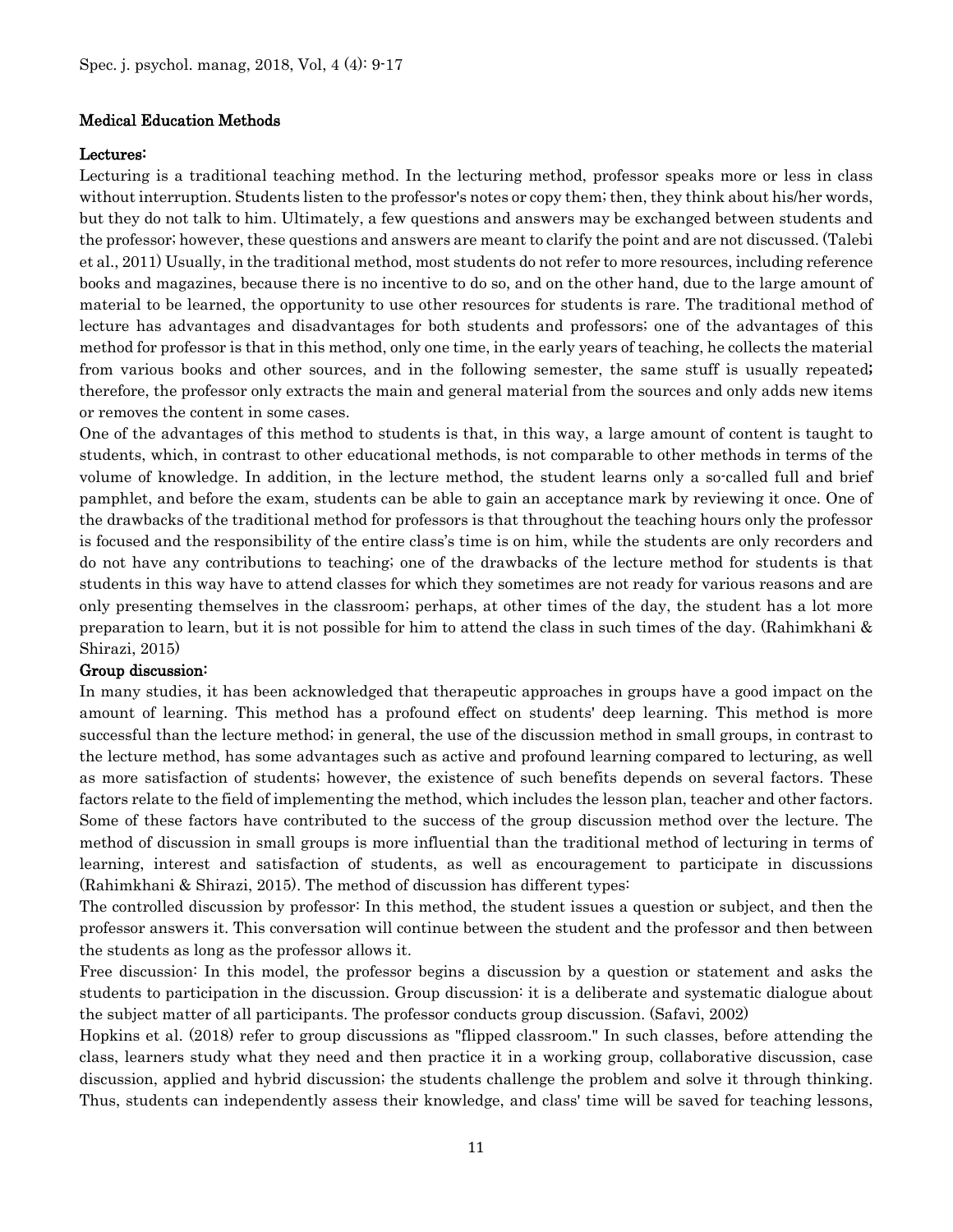group discussions about treatment choices, and responding to questions; therefore, these classes will be a major stage in trusted professional activities and goals based on the merits of physicians. (Hopkins et al., 2018)

# Collaborative Learning Model:

One of the successful models in attracting students' participation is cooperative educational model being of social patterns; it can be implemented in different manners. One of the most common ways of implementation is the teaching of team members based on two hypotheses: firstly, each member of the team studies a different part of the subject that needs to be learnt; secondly, any student can teach the members of his/her team; therefore, each member is both a teacher and a student. Collaborative learning creates a positive empathy between the members, it creates responsibility and personal accountability and strengthens social and communication skills. A collaborative learning model involves working with peers to produce a group product; it often creates a sort of labor's division among the collaborators of the group, provided that they combine collective goals with their own responsibility. This means that each member of the group is responsible for his/her contribution to the goals of education. All students know that every member of the group may be required to answer each of the questions, or they may be tested about what they have been learnt, individually. Activities that are used in form of collaborative learning should match these practices.(Sadati et al., 2013)

# Problem Solving Method:

The method of solving the problem improves the student's inner motivation and increases the quality of sustained learning and training. Problem-based learning is effective in educating and keeping track of physicians. The use of methodology based on problem solving has created and increased the motivation and interest of physicians deepening their learning. Considering the effect and sustainability of this educational model, it can be used in various fields of educational, research, management and medical clinics. (Karimi Monaghi et al., 2013) Problem-solving teaching is one of the new teaching methods that is implemented in many universities of the world and in many medical disciplines such as nursing, midwifery, dentistry, and medicine. In this new educational strategy, the student faces a problem raised by the professor and must solve it based on the required skills and knowledge as well as his own experiences and the study of the related issues. In problem solving methods, education is based on the expression of an issue or a disease, its definition, discussion and thinking. In this case, students are divided into groups participating in the discussion of the subject, use research as materials needed to solve it, and discuss the related questions.(Panjehpour & Ataee, 2012)

### Electronic learning:

E-learning is any kind of learning or education that is supported by the electronic method including the Internet, satellite, television and other related subjects, which enhance and support training and learning between the teacher and the learner, using electronic contents.(O'Doherty et al., 2018) This method is one of the most important methods of modern education. The value of e-learning is that it allows students to use the information they want calmly and in their free time, in their place of residence and create a virtual classroom for themselves (Rahimkhani & Shirazi, 2015). Earning a variety of skills, including e-learning, can make it possible for students to use new knowledge; in addition, medical schools rely on the use of such skills and knowledge. Virtual or electronic education has created a new approach in the field of education and learning and provides the opportunity to learn in every field, time and place and for anyone in a lifelong manner. (Emami et al., 2009) Podcasts, educational websites, patient virtual simulations, interactive multimedia education, and continuously problem-based learning are examples of e-learning. (Hopkins et al., 2018)

The impact of e-learning in the clinical field is an issue that has always been taken into account by educational authorities; however, in terms of face to face contact of patient and physician, less attention has been paid regarding the diagnosis of the disease, although electronic tools have now come to the aid of students. Correct integration of educational system, therapeutic issues and e-learning in clinical hospitals and clinical training of interns and residents, requires more attention of professors in terms of simultaneous practice and education. With the expansion of the World Wide Web, the use of e-learning in medical education increased significantly and created a potential for education, providing an effective learning environment with immediate feedback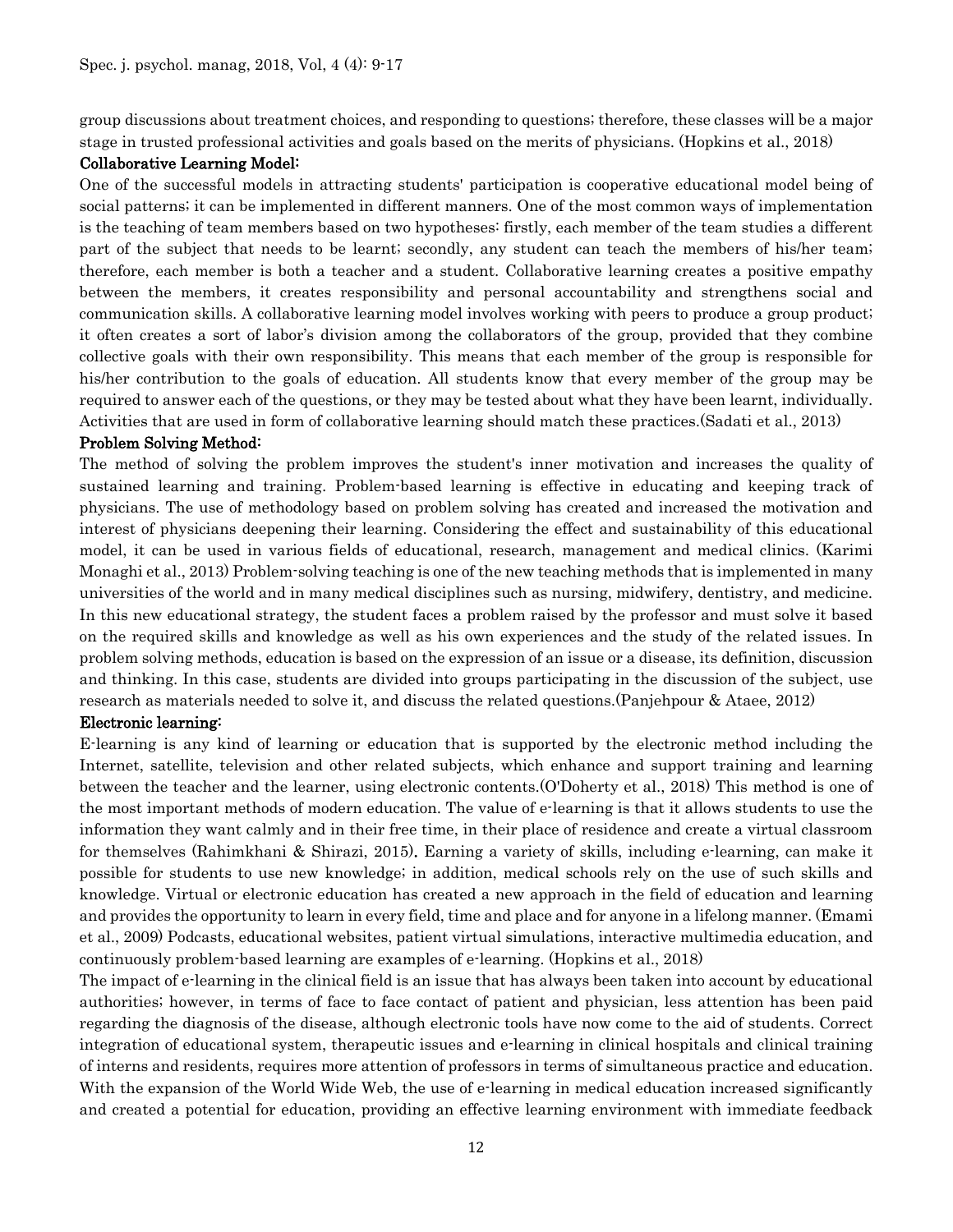related to the content of education. (Emami et al., 2009) At present, e-learning is being used in many universities of the world to develop and improve medical education; although computer simulations and smart robots are widely available with clinical skills and have contributed greatly to the development of medical education, virtual image, even with highly modern medical technology, cannot model medical education properly. The development of these technologies, as a complement to the current curriculum, has been highly welcomed by students and some medical professors. The reason for this is that medical education, in particular the clinical education, is somewhat impossible without the patient's direct experience and disease in real environments. In basic medical sciences, which is mostly held by group education, network education, as a complementary training, has contributed to improving the quality of learning and has been effective in increasing clinical skills. (Emami et al., 2009)

### Clinical education:

Clinical education is one of the most important parts of the training of physicians, which forms a major and vital part of educating skilled and professional people; the value of an ideal clinical education is in the role played by personal and professional development as well as clinical skills of students. In this regard, the promotion of clinical education is one of the main concerns of medical education science. (Habibi et al., 2013) Studies conducted in medical colleges have shown that clinical education is an essential part of education in medical sciences, without which it would be difficult or impossible to educate competent people. The main concern of medical education's authorities, both in Iran and outside of it, is to provide all medical students with theoretical knowledge as well as the field of work experience. (Emami et al., 2009)

In medical education, courses are divided into two parts: Basic Sciences and Clinical Sciences. One of the important issues of medical education in the country is the effective communication between basic and clinical education. Among the continuous stages of medical education, internship or clinical education is the most important stage in which students enter the practical stage leaving the theoretical stage behind and feel as future physicians; the more is the practical and scientific point of view of medical students, the better they are prepared to enter this stage and the better they will be able to carry out their duties regarding the treatment of patients. Basic sciences have a theoretical aspect; however, they are necessary for the clinical education in the hospital environment and treatment of patients; in fact, the therapeutic arenas of the educational hospitals vary greatly in comparison with other fields of education. Students in an educational hospital can enjoy the full potential of the patient's presence in promoting their knowledge; but, at the same time, they must learn the art of using this therapeutic and educational background. Educational hospitals that integrate medical education and treatment of patients should also be combined with e-learning, in order to educate students in an actual and updated manner. (O'Doherty et al., 2018)

### Evidence-Based Medicine:

Evidence-based medicine is one of the new approaches for physicians to combine clinical experience with the best available evidence to enable them to make accurate, informed, and fair decisions about their diagnosis and therapeutic decisions. In the world of information and communication, where human data is increased more rapidly each day, the ability to criticize, recognize and select the best evidence and scientific documentation is important. Given the scientific nature of medicine with the modernization of science on the one hand, and the advent of technology on the other hand, the importance of this matter becomes twofold. Thus, doctors are increasingly involved with understanding and criticizing modern medical literature. Medicine and clinical decision making need to be able to recognize, analyze, refine, and deduce the correct medical knowledge from the mass of generated information. Today's doctors treat patients in a situation where the amount of evidence is doubled in a few months. A committed physician who wants to keep up with the up to date knowledge must choose among medical evidence from thousands of articles published each year in hundreds of reputable medical journals; such an important decision is not feasible without knowledge and skills in identifying and grading the evidence in terms of credibility and validity. (Rouhanizadegan et al., 2007)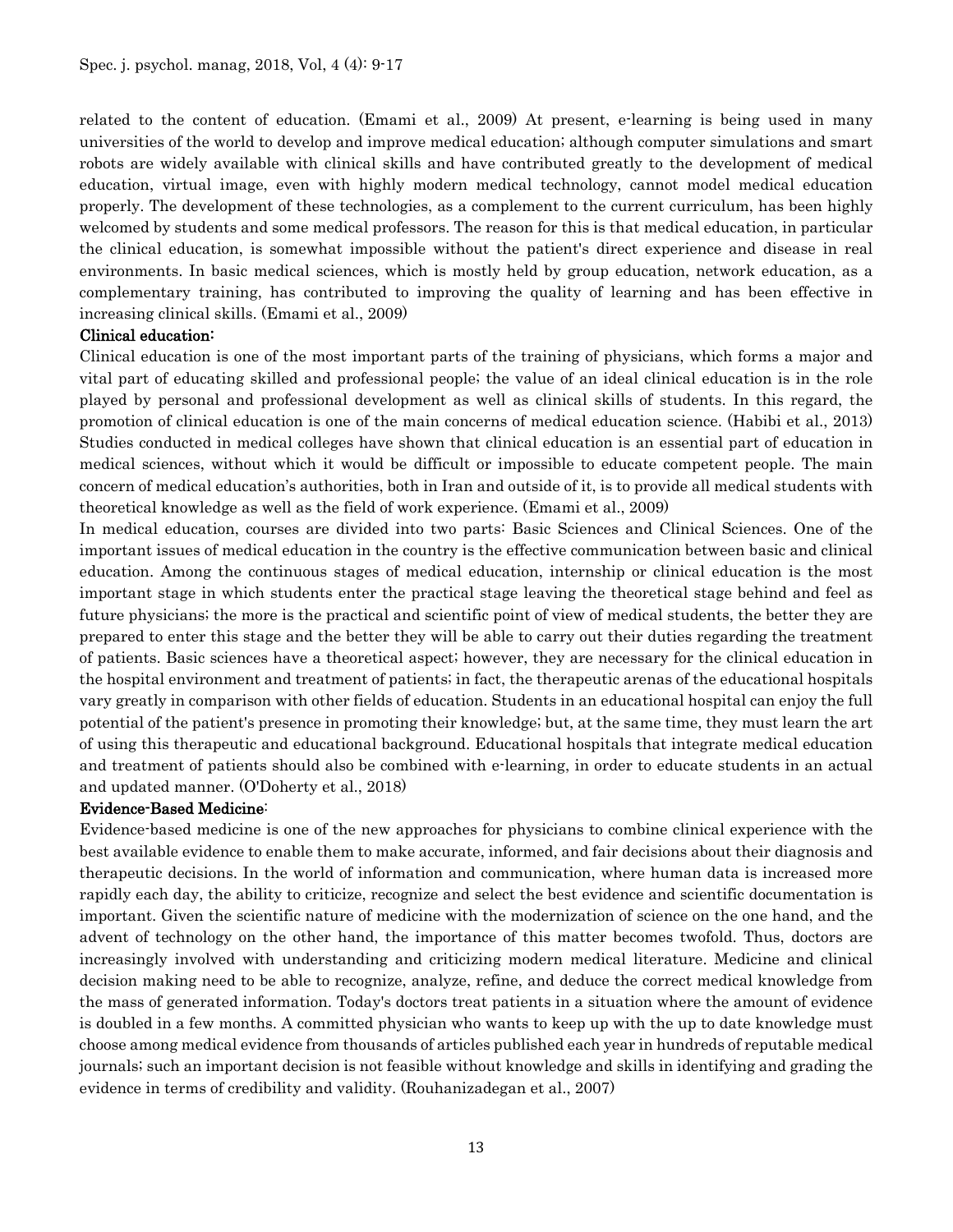In the process of medicine, including the diagnosis, analysis and treatment of a disease, a physician is bound to make decisions and choices. In a clinical decision-making, a set of factors influence the type and the quality of doctors' choice; such as signs and symptoms of a disease, medical content knowledge, previous experiences, patterns that a physician has learnt from his/her own professors, or even speculation, emotions and immediate feelings; but, considering the importance of decisions, medicine and its effects on the health and quality of life of patients, what is the best way to identify and analyze the problem and make a decision? Or which information sources as clinical experiences, reference books or the latest medical articles may provide the basis for the best clinical decision-making? According to experts, good physicians use both clinical experience and the most appropriate documentation and evidence for scientific support and confirmation of their experiences, and none of these two sources can alone address the complexity of medical decisions regarding the patients; Because the mere use of research evidence without getting the benefit of sufficient clinical experience increases the complications of diagnostic and therapeutic activities; in addition, the emphasis on experience and the lack of using the best and most recent evidence sometimes leads to the use of methods for diagnosis and treatment that have been there for many years or have negative consequences on patients. (Karimian et al., 2015)

By definition, evidence-based medicine means the combination of the clinical experience of a physician with the best available evidence; in other words, evidence-based medicine is the application of the best objective evidence for accurate, informed, and fair decision-making for patients. This approach to medicine attempts to improve the quality of clinical decision-making by enhancing the ability of questioning, searching skills, selecting the best available evidence and documentation, critically evaluating them, applying the results of analysis and criticizing evidence, improving objectivity of decisions based on valid and up-to-date scientific evidence, reducing the impact of mistakes due to subjective judgment, obsolete information or linear and non-critical inferences of medical knowledge; furthermore, evidence-based medicine is a powerful educational tool or strategy that provides a lifelong learning environment for students and learners who can compensate for the gap between theory and practice in medical science to achieve the highest quality.

Medical students now need more than ever to be able to apply the knowledge they need in diagnostic and therapeutic decision making using a wide range of published articles; thus, they must have the ability to criticize the validity of resources and data and analyze them. (Karimian et al., 2015) Evidence-based medicine is the standard used by pediatricians to provide optimal clinical care. Evidence-based education requires that an educator be up-to-date on the current literature on educational strategies.(Fromme et al., 2018)

#### Simulation based medical education

Improving the quality of higher education is one of the approaches taken into account in many higher education systems in the last decade. On the one hand, medical education is inevitably needed to change in order to be in a position to respond to the rapid changes in medicine, and must use the new educational methods; one of these methods is simulation based education. Simulation is the method by which an artificial or subsidiary experience arises that engages the learner in an activity that reflects the real life conditions without the dangerous consequences of a real situation. Simulation-based learning has the potential to engage in behaviors in areas similar to actual performance. In simulation, real-world elements are simplified and applied in the classroom; in other words, it attempts to approach elements in a manner that they are more similar to real situations so that the learned concepts and solutions can be transferred to the real world. (Sajadi SA & Farsi Z, 2014) The Simulation-based medical has been invented and spans four decades in the field of safety assessment and training. This is a method of advanced clinical education. Simulation based education focuses on improving apprenticeship skills and evaluating them in clinical skills and techniques, knowledge, communication, teamwork, and the practice of resuscitation code performance (McGaghie et al., 2010). Types of educational applications to achieve these goals include surgical training sessions or practical training methods. The development of simulators, such as mechanical mannequins with the ability to analyze anatomy and human physiology, is an essential tool in medical education today. Learning, thus, plays an effective role in reducing costs, improving learning, the experience, the comfort of education, and patient safety. (Kothari et al., 2017)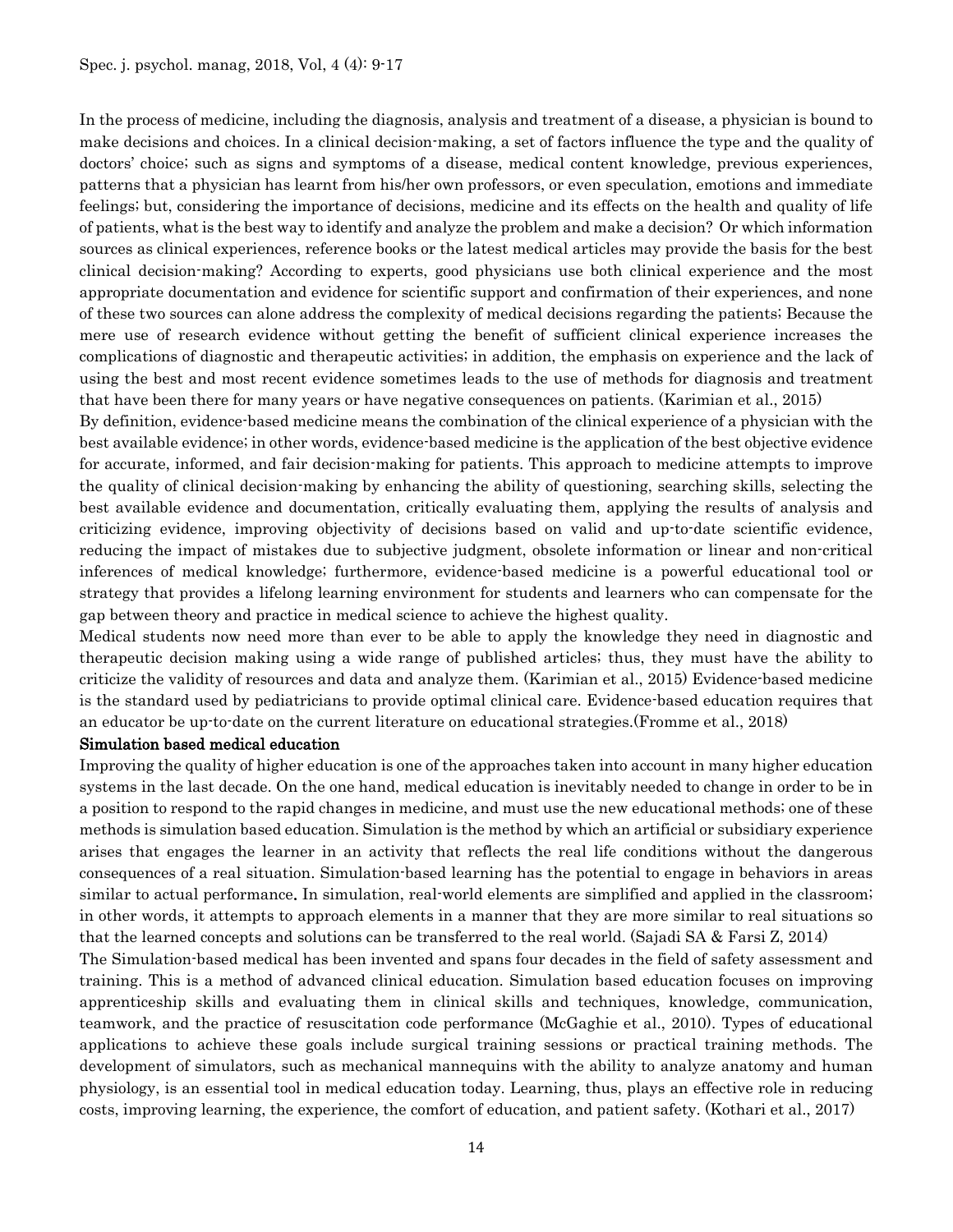Clinical simulation is a learning strategy that influences professional abilities and skills. It is a strategy that has the potential to be improved and advanced in comparison to other methods. This method is an interactive orientation towards the actual medical education being a modern self-study teaching method and group work. Through a realistic scenario, it has a huge effect on increasing in therapeutic experience without any risk regarding the health and well-being of actual patients. Clinical simulations help provide better medical education. Simulation is not a technique; it is a learning strategy that simulates the transition from theory to practice and, as a result, leads to the actual practice of medicine. (Toader, 2015)

# Conclusion

Summing up the results, the method of discussion in small groups is more influential than the traditional method of lecturing in terms of the level of learning, interest and satisfaction of students, encouragement for participation in discussions and dialogues; thus, with the tremendous advances that have taken place in the information systems of today's world; this issue is exposed to changes day by day or every hour. Educational methods that are solely teacher-centered and based on prior knowledge of instructors do not meet the needs of today's students and instructors should use new methods of teaching. (Rahimkhani & Shirazi, 2015)

Traditional teaching practices such as teacher-centered classes -for a large number of students- are time consuming, costly and hard to train. In e-learning, learners have 24-hours access to training courses, they study at their own pace, don't need to go to classes, do not interfere with the work schedule of physicians; in addition, the time of learning is reduced by 25 to 30%; needless to mention that, e-learning saves teachers' time, educational activities and training costs, because in this way, the materials are edited once and used repeatedly in different places; numerous studies have shown that e-learning is at least as effective as traditional teaching and sometimes even more efficient and more conducive to learners. (Alavi Sh. et al., 2010)

Problem-solving training is a challenge to education. A collaborative pattern and group discussion are group tutorials. The mentioned methods, except for clinical, evidence-based medicine and medical-based simulations, are specialized for medical teaching; however, other educational methods are common to all academic disciplines.

The purpose of educational technology is to facilitate learning and improve performance. In this regard, educational simulations will well serve this goal. The application of simulation is more effective when basic principles and concepts are taught by other methods and then used to simulate practical skills. If the guidance is given to the student during the simulation training, the result will be better. In general, it should be mentioned that the use of simulations is more effective when used in conjunction with traditional methods; that is to say, simulation is complementary to traditional methods; also, patient safety and ethical issues related to it, are the main reasons for the use of simulations for training health professionals. (Sajadi SA & Farsi Z, 2014) In a summing up of related researches, Talebi et al., (2010) concluded that the best educational model for medical students is the use of modern education such as e-learning and simulation alongside traditional methods such as lectures and group discussions that in fact, are a combination of traditional methods and modern methods. The best pattern for training is the combination of the following:

Pre-study (abbreviated by P): This method that refers to the study of the text before the class. Computer Mediated Communication (abbreviated by C): This is the same method based on computer and Internet or e-learning.

Quiz (abbreviated by Q): This is a pre-study method for each session in order to conduct Group Discussion (abbreviated by G): This method is the issuing of question or an important concept extracted from pre-study and group discussions of the classroom.

The combination of the above methods results in PCQG learning model which is an emerging and effective method being suggested to medical students.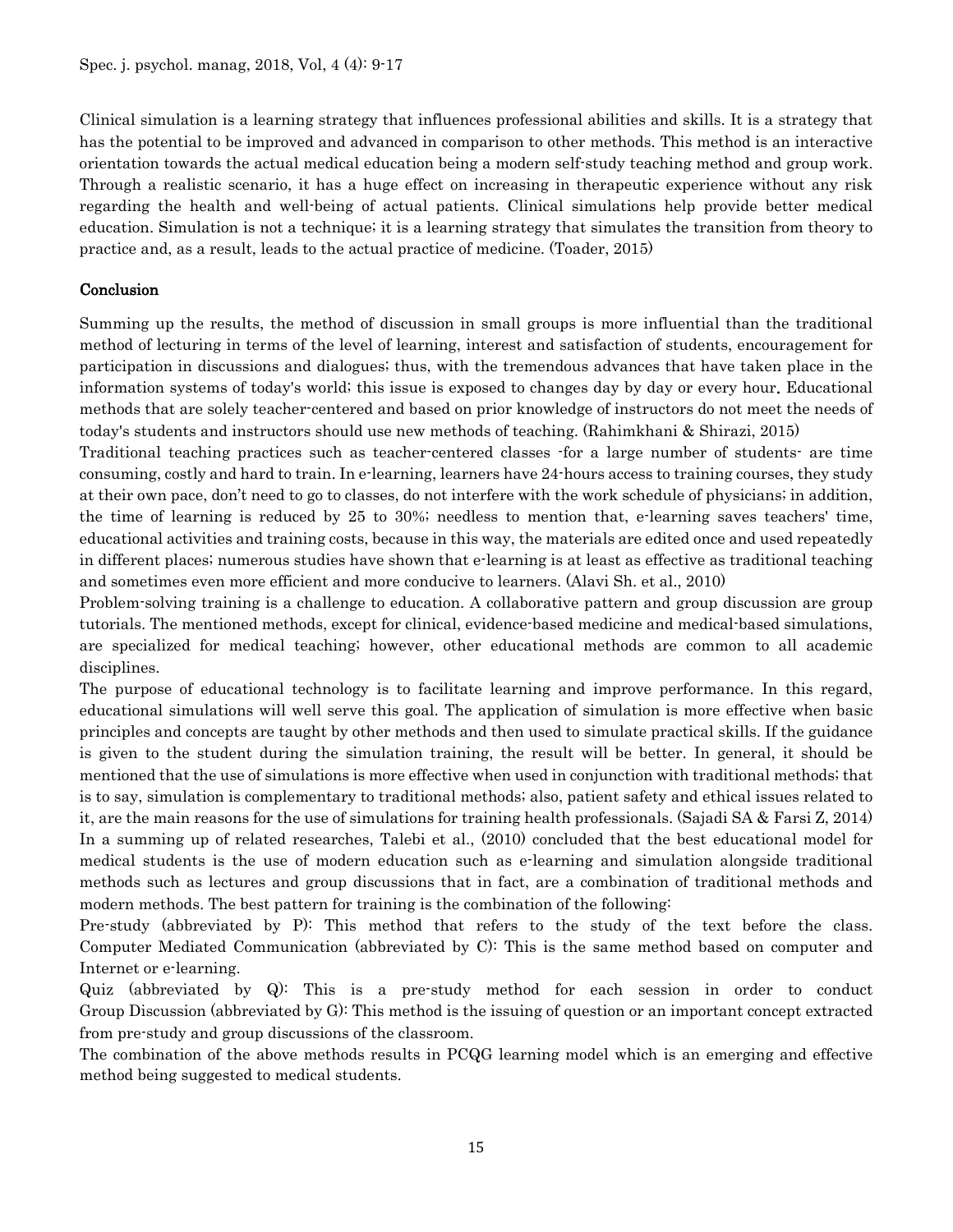# References

- 1. Alavi Sh., Ebrahimzadeh Isa, D., K. M., M., A., & Mehrdad R., G. B. (2010). An Evaluation Of A New Rapid E-Learning Approach For Staff In-Service Training At The Tums. Iranian of Higher Education, 2(3 (7)), 67-88 (Persian).
- 2. Ebadi, A., Vanaki, Z., Nahrir, B., & Hekmatpou, D. (2008). Pathology of Continuing Educational Programs in Iran Medical Society. Strides in Development of Medical Education, 4(2), 140-145.
- 3. Emami, H., Aghdasi, M., & Asousheh, A. (2009). Electronic learning in medical education. Pejouhesh dar Pezeshki (Research in Medicine), 33(2), 102-111 (Perisan).
- 4. Fakhri, A., Pakseresht, S., Khodadadi, N., & Hagh Doust, M. R. (2011-2012). Surveying of using effect of some new training methods (Critical thinking – problem solving model – small group – partnerships group) For presentation of psychiatric field learners conference of Ahvaz Jundishapur University of Medical Sciences. Educational Developement of Jundishapur, 2(3), 67-70 (Persian).
- 5. Fromme, H. B., Ryan, M. S., Darden, A., D'Alessandro, D. M., Mogilner, L., Paik, S., & Turner, T. L. (2018). Top Medical Education Studies of 2016: A Narrative Review. Acad Pediatr, 18(5), 485-492. doi: 10.1016/j.acap.2018.01.015
- 6. Habibi, H., Khaghanizade, M., Mahmoodi, H., Ebadi, A., & seyedmazhari, M. (2013). Comparison of the Effects of Modern Assessment Methods (DOPS and Mini-CEX) with traditional method on Nursing Students' Clinical Skills: A Randomized Trial. Iranian Journal of Medical Education, 13(5), 364-372 (Persian).
- 7. Hopkins, L., Hampton, B. S., Abbott, J. F., Buery-Joyner, S. D., Craig, L. B., Dalrymple, J. L., . . . Page-Ramsey, S. M. (2018). To the point: medical education, technology, and the millennial learner. Am J Obstet Gynecol, 218(2), 188-192. doi: 10.1016/j.ajog.2017.06.001
- 8. Karimi Monaghi, H., Rad, M., & Bakhshi, M. (2013). Do the New Methods of Teaching in Medical Education have Adequate Efficacy?: A Systematic Review. Strides in Development of Medical Education, 10(2), 271-280 (Persian).
- 9. Karimian, Z., Kojouri, J., & Sagheb, M. M. (2015). A Review of Evidenced-based Medical Education at Universities in and outside Iran. MEDIAJ, 6(1), 64-75 (Persian).
- 10. Kothari, L. G., Shah, K., & Barach, P. (2017). Simulation based medical education in graduate medical education training and assessment programs. Progress in Pediatric Cardiology, 44, 33-42. doi: https://doi.org/10.1016/j.ppedcard.2017.02.001
- 11. McGaghie, W. C., Issenberg, S. B., Petrusa, E. R., & Scalese, R. J. (2010). A critical review of simulationbased medical education research: 2003-2009. Med Educ, 44(1), 50-63. doi: 10.1111/j.1365- 2923.2009.03547.x
- 12. Mohammadi, A., Kohan, N., Monajemi, F., & Bidari, A. (2017). The current stance of Continuous Medical Education and Continuous Professional Development in the world, a review article. Journal of Medicine and Cultivation, 23(1-2), 9-20 (Persian).
- 13. O'Doherty, D., Dromey, M., Lougheed, J., Hannigan, A., Last, J., & McGrath, D. (2018). Barriers and solutions to online learning in medical education - an integrative review. BMC Med Educ, 18(1), 130. doi: 10.1186/s12909-018-1240-0
- 14. Panjehpour, M., & Ataee, N. (2012). Comparison the effectiveness of problem solving method with lecturebased method in the teaching of metabolic biochemistry. Iranian Journal of Medical Education, 11(9), 1318-1325.
- 15. Rahimkhani, M., & Shirazi, M. (2015). Comparison of training methods on student learning levels. Laboratory & Diagnosis,  $7(27)$ ,  $40-46$ .